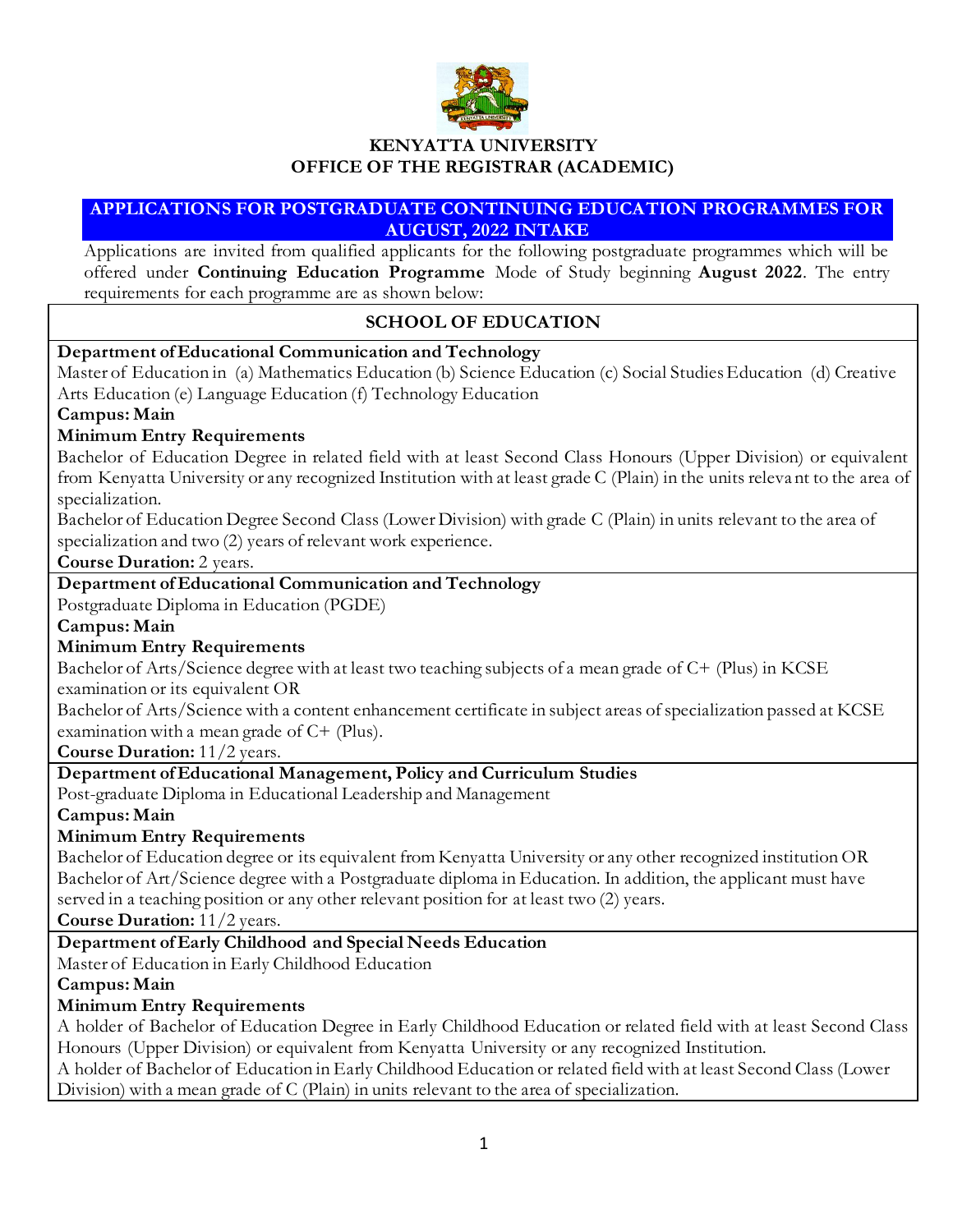**Course Duration**: 2 years **Department of Early Childhood and Special Needs Education** Master of Education in Special Needs Education : (a) Hearing Impairments (b) Visual impairment (c) Emotional and Behavior Disorders (d) Gifted and Talented (e) Physical and Multiple Disabilities (f) Learning Disabilities (g) Intellectual Disabilities **Campus: Main Minimum Entry Requirements** A holder of Bachelor of Education Degree in related field, with at least Second Class Honours (Upper Division) or equivalent from Kenyatta University or any recognized institution. A holder of Bachelor of Education Degree in relevant field with at least Second Class Honours (Lower Division). **Course Duration**: 2 years **Department of Special Needs Education** Master of Education in Speech and Language Pathology **Campus: Main Minimum Entry Requirements** Bachelor of Education (Special Needs Education) with Second Class Honours (Upper Division) specializing in Hearing Impairment. Bachelor of Education degree, Second Class Honours (Upper Division) subject combinations: English/Literature or Biology Bachelor of Education degree (English and Linguistics) with Second Class Honours (Upper Division) Bachelor's degree in Communication Disorders Bachelor's degree in a Medical or Clinical field Bachelor's degree in Clinical Psychology **Work experience in any of the above fields will be an added advantage Course Duration**: 2 years **Department of Educational Foundations** Master of Education in (a) History of Education (b) Philosophy of Education (c) Sociology of Education (d) Comparative Education (e) Health Education (f) Higher Education **Campus: Main and Nakuru Minimum Entry Requirements**  Bachelor of Education Degree in related field, with at least Second Class Honours (Upper Division) or equivalent from Kenyatta University or any recognized institution of higher learning. Bachelor of Education (Lower Division) with a minimum of Grade "**C**" and above in units relevant to their areas of specialization. **Course Duration**: 2 years **Department of Educational Foundations** Doctor of Philosophy(Ph.D.) in (a) History of Education (b) Philosophy of Education (c) Sociology of Education (d) Comparative Education (e) Health Education (f) Higher Education **Campus: Main Minimum Entry Requirements**  Master of Education degree in relevant field from Kenyatta University or any other recognized institution. **Course Duration**: 3 years **Department of Educational Psychology** Master of Education in Educational Psychology **Campus: Main, Nakuru, Embu and Mombasa Minimum Entry Requirements** Bachelor of Education degree in related field, with at least Second Class Honours (Upper Division) from Kenyatta

University or any other recognized institution with at least grade C (Plain) in the units relevant to the area of specialization.

Bachelor of Education Second Class Honours (Lower Division) with grade C (Plain) in units relevant to the area of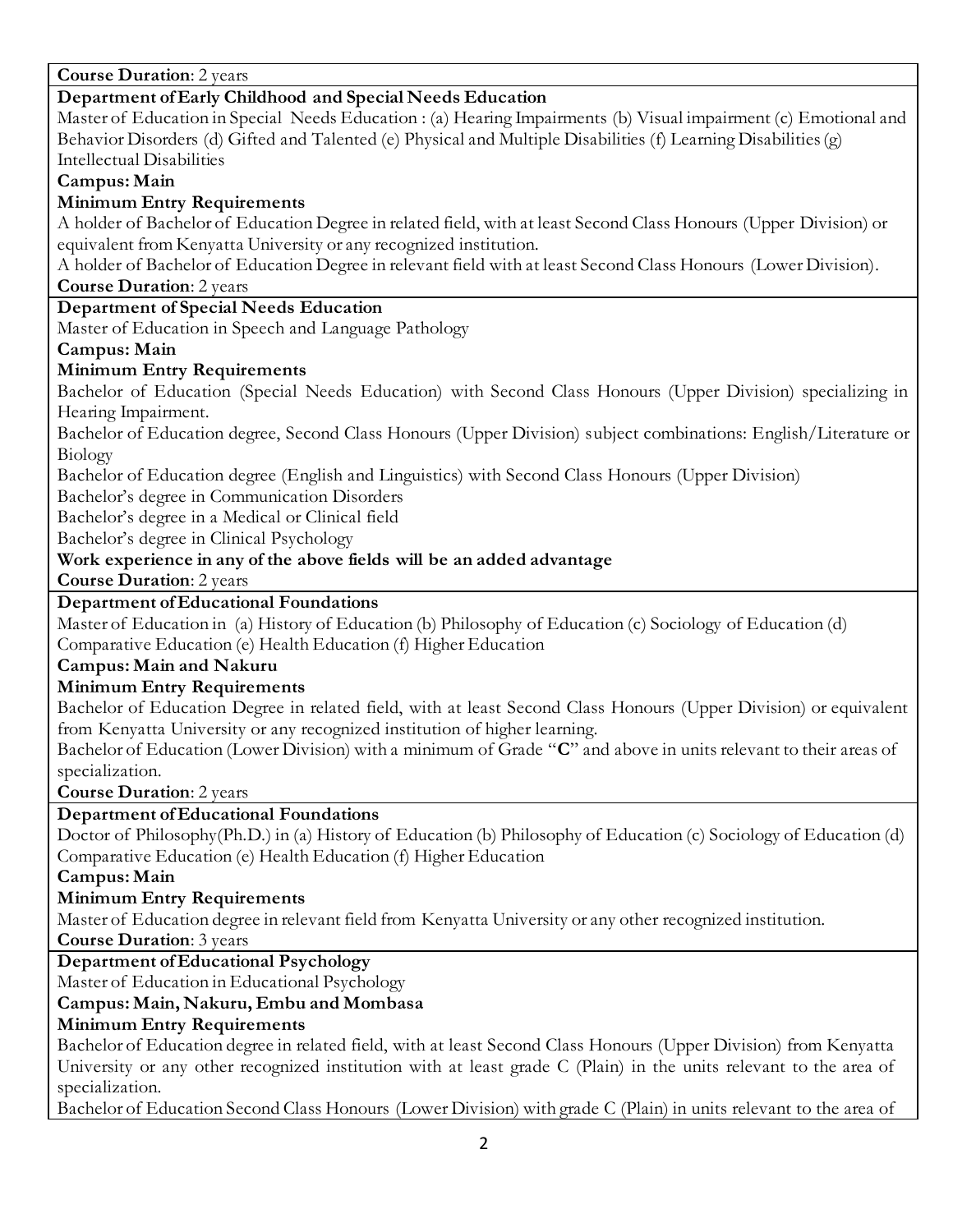specialization and 2(two) years relevant work experience.

Bachelor degree with Post Graduate Diploma in Education from Kenyatta University or any other recognized institution.

**Course Duration**: 2 years

**Department of Educational Psychology**

Master of Education in Guidance and Counselling

**Campus: Main, Embu and Mombasa**

## **Minimum Entry Requirements**

Bachelor of Education degree in related field, with at least Second Class Honours (Upper Division) from Kenyatta University or any other recognized institution with at least grade C (Plain) in the units relevant to the area of specialization.

Bachelor of Education Second Class Honours (Lower Division) with grade C (Plain) in units relevant to the area of specialization and 2 (two) years relevant work experience.

Bachelor degree with Post Graduate Diploma in Education from Kenyatta University or any other recognized institution.

**Course Duration**: 2 years

## **Department of Educational Psychology**

Doctor of Philosophy (Ph. D.) in Educational Psychology

**Campus: Main** 

## **Minimum Entry Requirements**

Master of Education degree of Kenyatta University or its equivalent from any other recognized institutions of higher learning.

Must have covered at least (5) units at M.Ed. level in the area of specialization with a Grade B and above and must show ability to undertake academic research in the area of specialization.

**Course Duration**: 3 years.

### **Department of Educational Management, Policy and Curriculum Studies**

Master of Education in Educational Research, Evaluation and Assessment

### **Campus: Main and Nakuru**

### **Minimum Entry Requirements**

Bachelor of Education degree in related field with at least Second Class Honours (Upper Division) or equivalent from Kenyatta University or any recognized University.

Bachelor of Education Degree Second Class (Lower Division) or equivalent with a minimum grade 'C' in their area of specialization.

Graduate of postgraduate diploma in education and has obtained credit II and above.

**Course Duration**: 2 years.

### **Department of Educational Management, Policy and Curriculum Studies**

Master of Education in: (a) Educational Administration (b) Educational Planning (c) Economics of Education (d) Curriculum Development

**Campus: Main**

### **Minimum Entry Requirements**

Bachelor of Education Degree in related field with at least Second Class Honours (Upper Division) or equivalent from Kenyatta University or any recognized Institution of higher learning.

Bachelor of Education Degree Second Class (Lower Division) or equivalent with a minimum grade 'C' in their area of specialization.

Graduate of postgraduate diploma in education and has obtained credit II and above.

**Course Duration**: 3 years.

**Department of Educational Management, Policy and Curriculum Studies**

Doctor of Philosophy (Ph. D.) in (a) Educational Administration (b)Educational Planning and Economics of Education (c) Curriculum studies

**Campus: Main**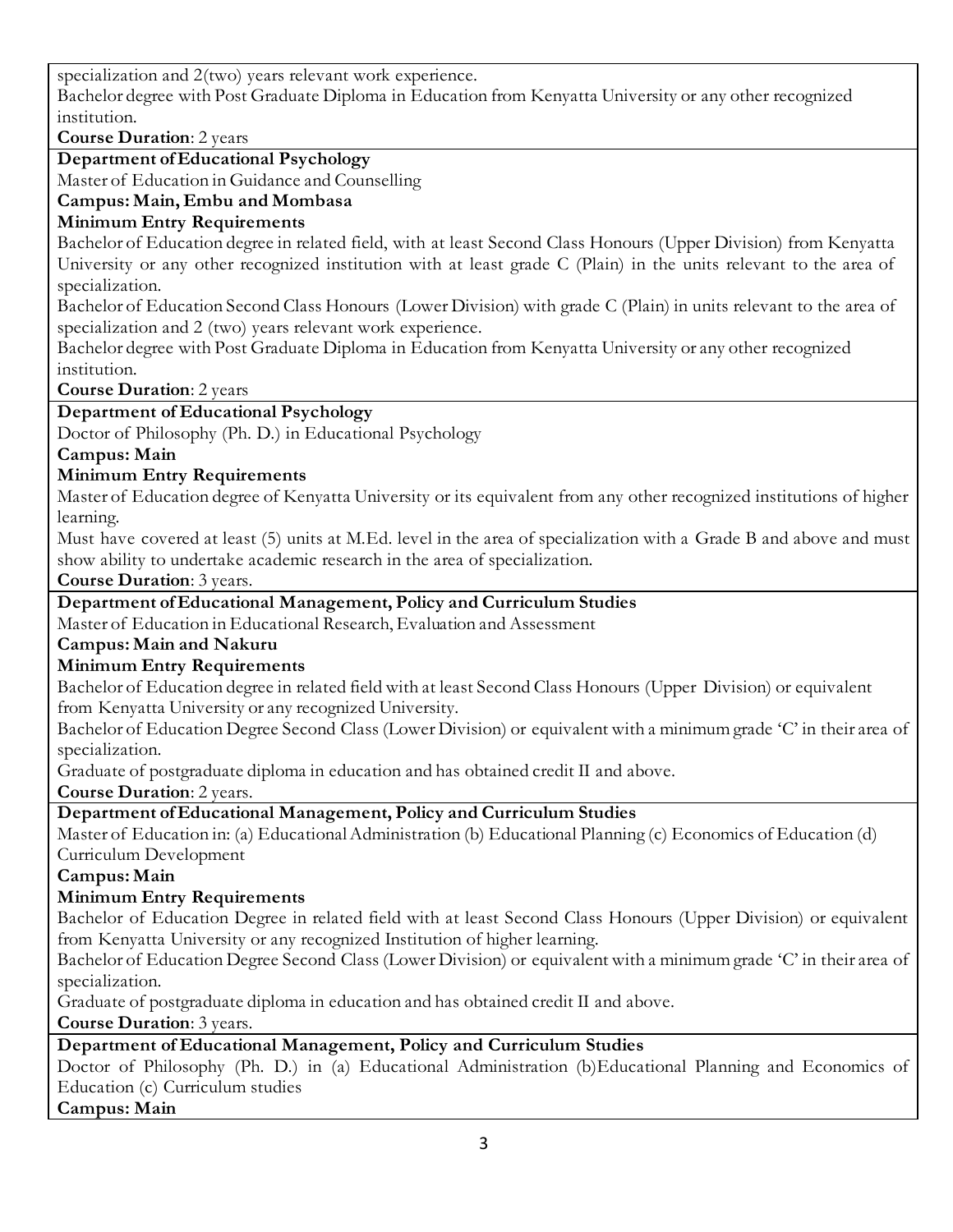### **Minimum Entry Requirements** Master's degree in relevant area of study from Kenyatta university or any other recognized institution. **Department of Library and Information Science** Doctor of Philosophy (Ph. D.) in Information Science **Campus: Main Minimum entry requirements** Master's degree of Kenyatta University in Library and Information Science, Records Management, Knowledge Management and information Technology or any other degree from Kenyatta University or any other university recognized by Kenyatta University Senate. **SCHOOL OF HUMANITIES AND SOCIAL SCIENCES Department of Kiswahili**  Master of Arts in Kiswahili **Campus: Main, Nakuru Minimum Entry Requirements** Applicants should have at least an Upper Second Class Honours Degree or its equivalent from a recognized university with an average grade of 'B' in Kiswahili. Those who have Second Class (Lower Division) with relevant work experience may be considered. **Course Duration**: Two (2) years. **Department of Kiswahili**  Doctor of Philosophy (Ph. D.) in Kiswahili **Campus: Main Minimum Entry Requirements**  Applicants should have a Master of Arts degree in Kiswahili or its equivalent from a recognized University. **Department of Literature, Languages and Linguistics** Master of Arts in English and Linguistics **Campus: Main, Nakuru. Minimum Entry Requirements** Bachelor of Arts **OR** Bachelor of Education (Arts) degree of at least Second Class Honours **OR** its equivalent in related disciplines from a recognized University **Department of Literature, Linguistics and Foreign Languages** Master of Arts in Applied Linguistics **Campus: Main, Nakuru. Minimum Entry Requirements** Bachelor of Arts **OR** Bachelor of Education (Arts) degree of at least Second Class Honours **OR** its equivalent in related disciplines from a recognized University **Department of Literature, Linguistics and Foreign Languages** Master in Teaching French as a Foreign Language (MTFFL) **Campus: Main Minimum Entry Requirements** Bachelor of Arts in French or Bachelor of Education (Arts) French degree of at least Second Class Honours **or** its equivalent in related disciplines from a recognized University. **Department of Literature, Linguistics and Foreign Languages** Doctor of Philosophy (Ph. D.) (French) by Coursework, exam and Thesis **Campus: Main**

**Minimum Entry Requirements**

Master of Arts degree in French or relevant area of study from a recognized institution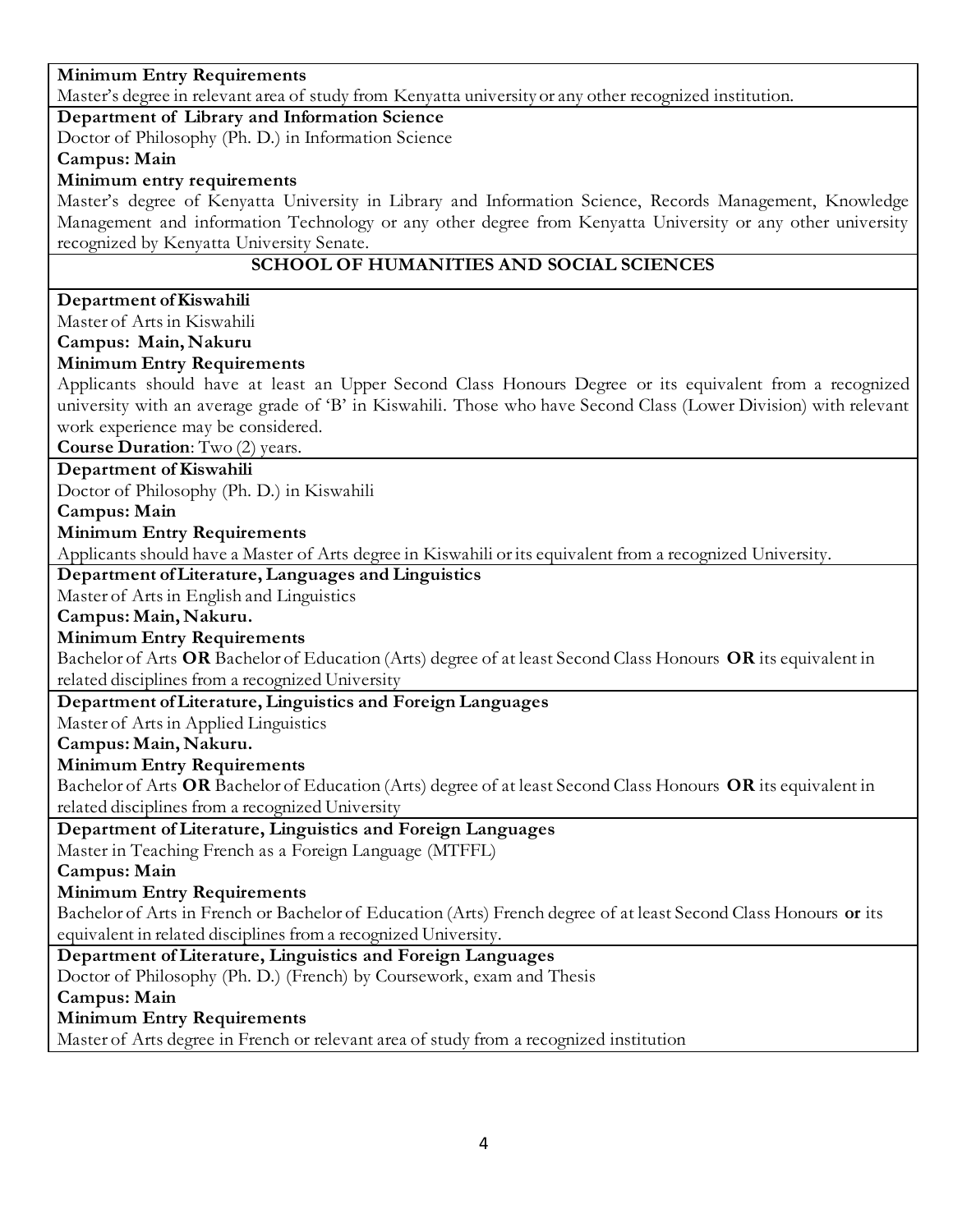#### **Department of Literature, Languages and Linguistics**

Master of Arts in Literature

#### **Campus: Main, Nakuru, Embu and Mombasa**

**Minimum Entry Requirements**

Bachelor of Arts or Bachelor of Education (Arts) Degree of at least Second Class Honours or its equivalent in related disciplines from a recognized University.

**Course Duration**: 2 years

#### **Department of Literature, Languages and Linguistics**

### Doctor of Philosophy(Ph.D.) in Literature **by Course Work, Examination and Thesis**

**Campus: Main, Nakuru, Embu and Mombasa**

#### **Minimum Entry Requirements**

Master's Degree in Literature or relevant area of study from Kenyatta University or a recognized Institution.

**Department of Sociology, Gender and Development Studies**

Master of Arts in Gender & Development Studies

### **Campus: Main and Nakuru**

Applicants should be either holders of Bachelors degree of at least Second Class Honours (Upper Division) or equivalent in related field from any disciplines from Kenyatta University or any other recognized University. Applicants with Second Class (Lower Division) degree may be considered on condition that they have Grade "C" and above in units relevant to their areas of specialization.

**Course Duration**: 2 years

### **Department of Geography**

Master of Arts in Geography

### **Campus: Main, Mombasa, Nakuru**

### **Minimum Entry Requirements**

A holder of a Bachelor of Arts, Science or Bachelor of Education with at least Upper Second Class Honours and has studied Geography as either a major or regular subject at degree level or its equivalent.

A holder of a Lower Second Class degree may be admitted provided the candidate can show proven evidence of research ability and on condition that they have Grade "C" and above in units relevant to their areas of specialization. A Holder of Higher Diploma (HND) with proven research experience and upon passing a qualifying examination for the MSc under SPAS.

**Course Duration**: 2 years

### **Department of Geography**

Master of Science in Geography

### **Campus: Main, Mombasa, Nakuru**

### **Minimum Entry Requirements**

A holder of a Bachelor of Arts, Science or Bachelor of Education with at least Upper Second Class Honours and has studied Geography as either a major or regular subject at degree level or its equivalent.

A holder of a Lower Second Class degree may be admitted provided the candidate can show proven evidence of research ability and on condition that they have Grade "C" and above in units relevant to their areas of specialization. A Holder of Higher Diploma (HND) with proven research experience and upon passing a qualifying examination for the MSc under SPAS.

**Course Duration**: 2 years

**Department of Geography**

Ph. D in Geography by Thesis only

**Campus: Main, Mombasa, Nakuru**

#### **Minimum Entry Requirements**

Master's Degree in relevant area of study from Kenyatta University or a recognized Institution.

**Course Duration:** 3 years

# **Department of History, Archaeology & Political Studies:**

Master of Arts in (a) History (b) Political Science (c) Archaeology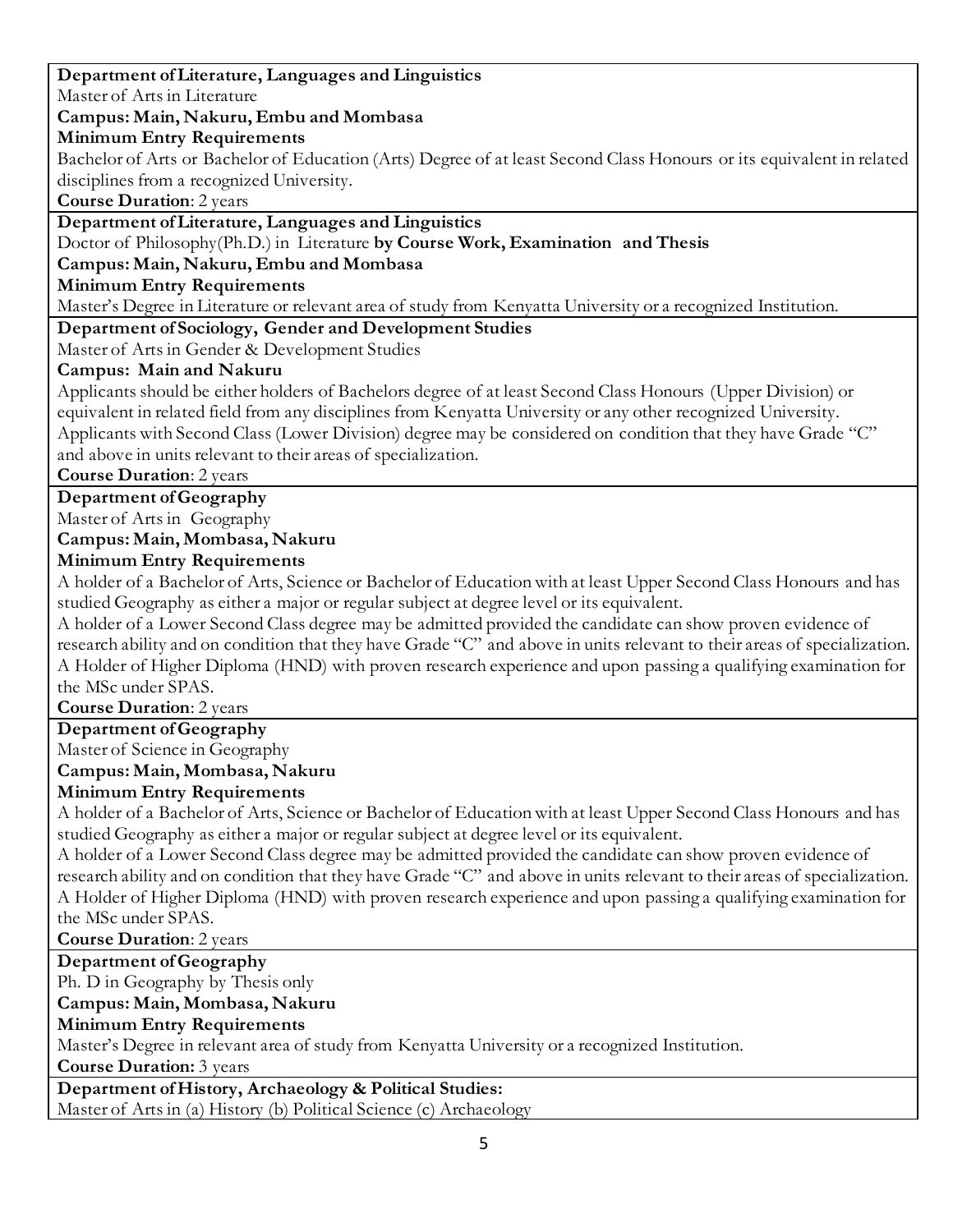## **Campuses: Main, Nakuru and Embu**

#### **Minimum Entry Requirements**

Minimum of Second Class Honours, Upper Division at Bachelor's level.

The candidate must have done and passed the relevant area of specialization at graduate level.

Students who major in History, Archaeology and Government at Bachelor's level have an added advantage.

**Course Duration:** 2 years

#### **Department of Philosophy and Religious Studies**

Master of Arts in Religious Studies in (a) Christianity (b) African Religion (c) Islam

#### **Campus: Main and Nakuru**

#### **Minimum Entry Requirements**

Bachelor of Arts Degree in related field of at least Second Class Honors (Upper Division) from a recognized university or Second Class (Lower Division) and at least two years postgraduation relevant work experience.

#### **Department Of Psychology**

Master of Arts in Counseling Psychology.

### **Campus: Main**

#### **Minimum Entry Requirements**

A holder of a Bachelor's degree with at least Second Class Honours (Upper Division) from Kenyatta University or a recognized University.

A holder of a Bachelor's degree with at least Second Class Honours (Lower Division) from Kenyatta University or a recognized University, Plus a Post graduate Diploma in Education or Counselling or its equivalent, with at least a credit level pass

A holder of a Bachelor's degree with at least Second Class Honours (Lower Division) from Kenyatta University or a recognized University, Plus at least two years relevant experience in a clinical setting.

**Course Duration:** 2 years

## **SCHOOL OF PUBLIC HEALTH AND APPLIED HUMAN SCIENCES**

## **Department of Community Health and Epidemiology**

Master of Public Health in (a) Epidemiology and Disease Control. (b) Monitoring and Evaluation

### **Campus: Main**

### **Minimum Entry Requirements**

The candidate must be holders of the following:

A holder of a first degree in the following fields: Medicine (MBCHB), Nursing (BScN), Pharmacy (B.Pharm) &Dentistry (BDS).

A Holder of a First Class or Second Class Honours (Upper Division) degree in the following health related fields: Environmental Health, Community Health, Nutrition and Health Management, Public Health.

A holders of Second Class (Lower Division) in the above discipline with a post qualification experience in a health related field subject to availability of space.

### **Department of Environmental and Occupational Health**

Master of Science in Environmental Health

### **Campus: Main**

### **Minimum Entry Requirements**

A holder of Bachelor of Environmental, Occupational, or any Health or Medical related degree; Environmental Studies; Bachelor of Arts or Science or Education (Arts or Science), or equivalent, or who has studied any of the following subjects up to degree level: Environmental Education, Geography, Botany/Zoology, Chemistry, Technology, Agriculture, Engineering, with at least Upper Second Class Honours of Kenyatta University or any other recognized University OR A holder of any of the above degree but with Second Class Honours Lower Division with minimum two (2) years' work experience.

**Course Duration**: Two (2) years

#### **Department of Environmental and Occupational Health**

Master of Science in Occupational Health and Safety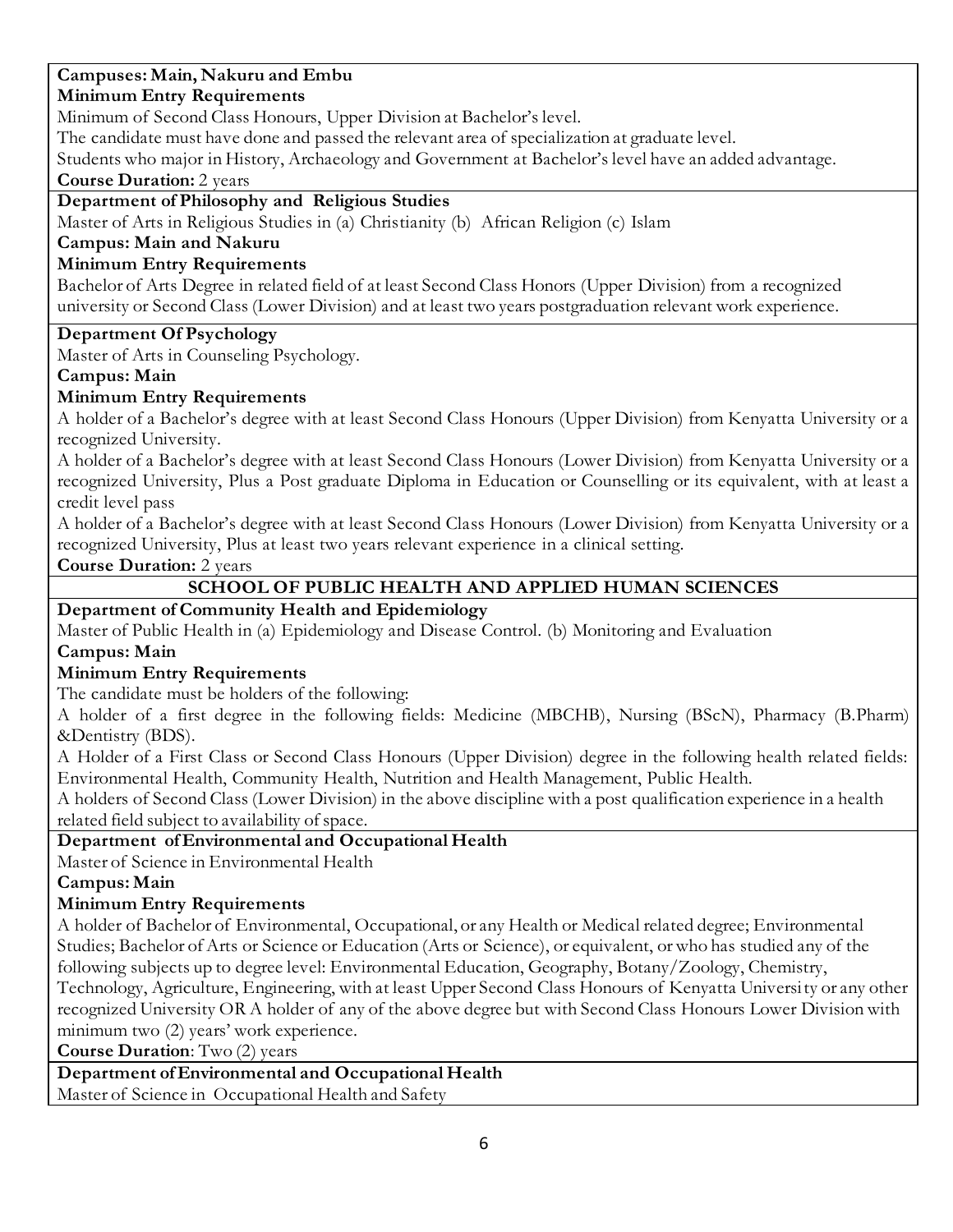# **Campus: Main**

## **Minimum Entry Requirements**

A holder of Bachelor of Occupational, Environmental Nutrition or any Health or Medical related degree; Environmental Studies: Bachelor of Arts or Science or Education (arts or science), or equivalent, or who has studied any of the following subjects up to degree level; Environmental Education, Human Resource Management or equivalent, Geography, Botany / Zoology, Chemistry, Technology, Agriculture, Engineering, with at le ast Upper Second Class Honours of Kenyatta University or any other recognized University **OR** A holder of any of the above degree but with Second Class Lower Division with minimum two (2) years' work experience.

**Course Duration**: Two (2) years.

## **Department of Environmental and Occupational Health**

Master of science in Water Supply and Sanitation

**Campus: Main**

## **Minimum Entry Requirements**

A holder of Bachelor of Environmental, Occupational or Environmental Studies: Bachelor of Arts or Science or Education (arts or science), or equivalent, or who has studied any of the following subjects up to degree level; Environmental Education, Geography, Botany / Zoology, Chemistry, Technology, Agriculture, Engineering, with at least Upper Second Class Honours of Kenyatta University or any other recognized University **OR** A holder of any of the above degree but with Second Class Lower Division with two (2) years' work experience.

## **Department of Health Management & Informatics**

Master of Science in:

- a) Master of Health Management (MSc HM)
- b) Master of Health Information Management (MSc HIM)

# **Campus: Main**

## **Minimum Entry Requirements**

- i. A holder of a first degree in the following fields; Medicine, Veterinary Medicine, Nursing, Pharmacy, Dentistry.
- ii. A holder of a first degree, First Class Honours or Second Class Honours (Upper Division) in any of the following fields; Environmental Health, Community Health, Nutrition, Psychology, Information Science, Economics, Business Administration, Commerce, Community Development, Public Administration, Law and Human Resource Management.
- iii. A holder of a first degree, Second Class (Lower Division) in the above fields with a minimum of two (2) years post qualification experience in a health related field.
- iv. A holder of a first degree with a health related Post Graduate Diploma of Kenyatta University or any other recognized institution with at least two (2) years post qualification experience.

**Condition for foreign students:** The common university requirements for foreign students shall apply. **Course Duration**: Two (2) years.

#### **Department of Population, Reproductive Health and Community Resource Management** M.P.H (Reproductive Health)

## **Campus: Main**

# **Minimum Entry Requirements**

A holder of Bachelor degree in Medicine, Veterinary Medicine, Nursing, Nutrition and Dietetics, Pharmacy, Dentistry or Bachelor's Degree with at least Upper Second Honours in a health related field: Environmental Health, Population Health and Community Health among others. Those with Second Class Honours (Lower Division) in the above fields and at least two (2) years relevant work experience in a health related field will be considered in exceptional cases.

**Course Duration**: Two (2) years.

**Department of Population, Reproductive Health and Community Resource Management** Doctor of Philosophy (Ph. D.) in Reproductive Health **Campus : Main Minimum Entry Requirements**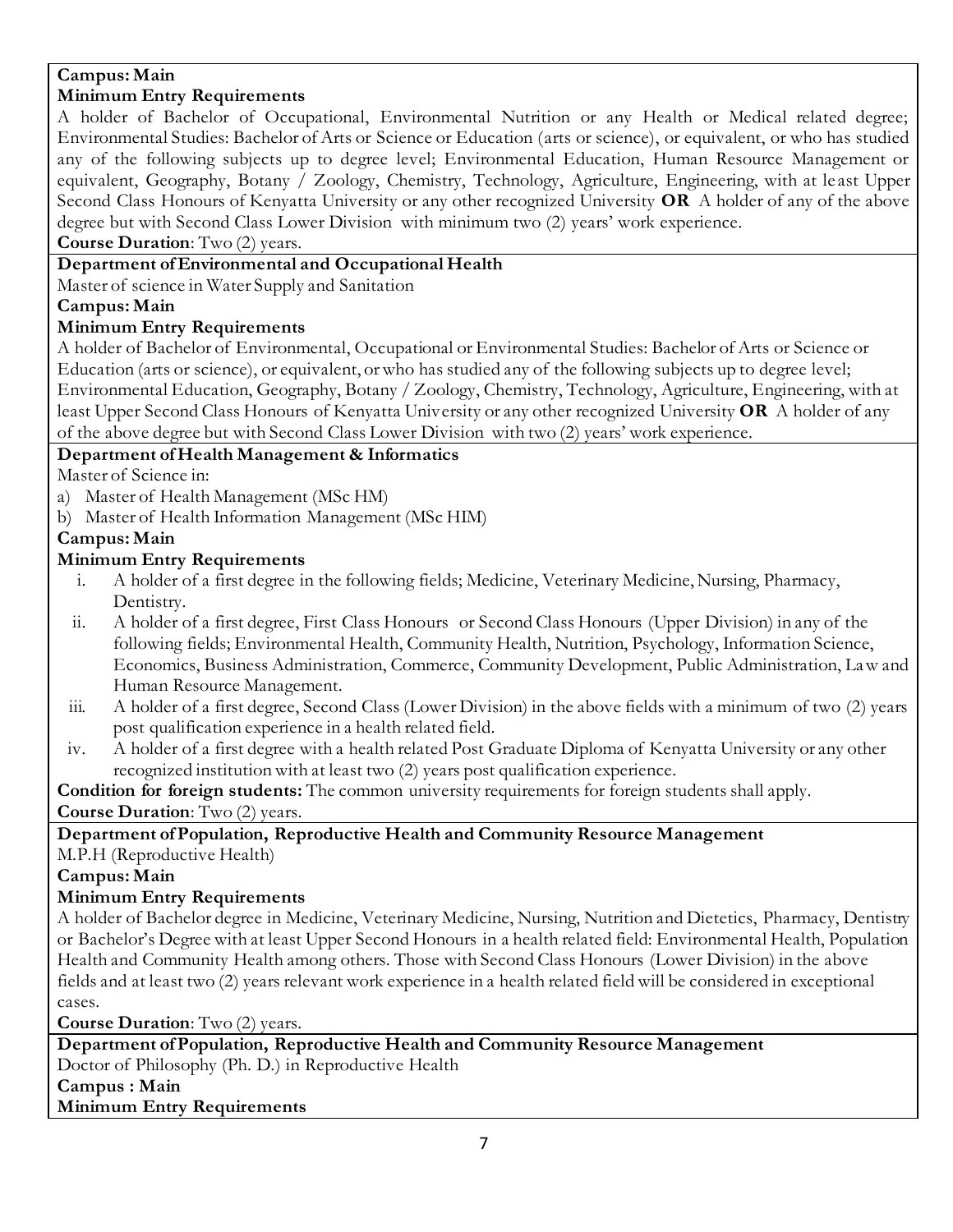Bachelors and Masters degree in a relevant discipline

A holder of a Master's degree in the following fields: Master of Public health in the following areas Reproductive health, Epidemiology, Health Management, Master in Medicine, or Population health, nursing among other health sciences related courses.

## **Department of Population, Reproductive Health and Community Resource Management**

M.Sc. (Community Resource Management)

**Campus: Main** 

## **Minimum Entry Requirements**

Holders of at least Second Class Honours (Upper Division) Degree in Community Resource Management, Family & Consumer Science, Home Economics or any other related field of study.

Holders of a Second Class Lower Division with two (2) years relevant work experience.

**Course Duration**: Two (2) years.

## **Department of Population, Reproductive Health and Community Resource Management**

Doctor of Philosophy (Ph. D.) in Community Resource Management

**Campus: Main** 

## **Minimum Entry Requirements**

Holders of Master's degree in Community Resource Management or any other Master's degree from Kenyatta University or any other recognized institutions.

## **Department of Foods, Nutrition and Dietetics**

Master of Science (Foods, Nutrition & Dietetics)

**Campus: Main**

## **Minimum Entry Requirements**

Bachelor of Science in Foods, Nutrition & Dietetics, Community Nutrition, Clinical Nutrition and Dietetics with at least Second Class Honours (Upper Division), Bachelor of Education Degree with a major in Foods, Nutrition and Dietetics.

A holder of Post Graduate Diploma in Nutrition from a recognized Institution. Those with Second Class (Lower Division) may be considered on condition that they have Grade "C" and above in units relevant to their areas of specialization.

**Course Duration**: 2 years.

## **Department of Physical Education, Exercise and Sports Science**

Master of Science (Physical Education)

## **Campus: Main**

## **Minimum Entry Requirements**

Bachelor's Degree with at least Second Class Honours (Lower Division) in Physical Education, Sport/Exercise Science or Recreation Management from a recognized and accredited University Or Post Graduate Diploma in Physical Education from Kenyatta University or any other recognized University may be considered.

**Course Duration**: 2 years

## **Department of Physical Education. Exercise and Sports Science**

Postgraduate Diploma in Physical Education

**Campus: Main**

## **Minimum Entry Requirements**

Bachelor of Education with at least Second Class Honours (Lower Division) or its equivalent from a recognized University. Applicants with any other Bachelors degree and a Postgraduate Diploma in Education may be considered. **Course Duration**: 1 and half years

## **Department of Physical Education, Exercise and Sports Science**

Master of Science in Exercise and Sports Science

**Campus: Main** 

## **Minimum Entry Requirements**

A holder of at least Lower Division Second Class Bachelor's degree or its equivalent in a relevant discipline shall be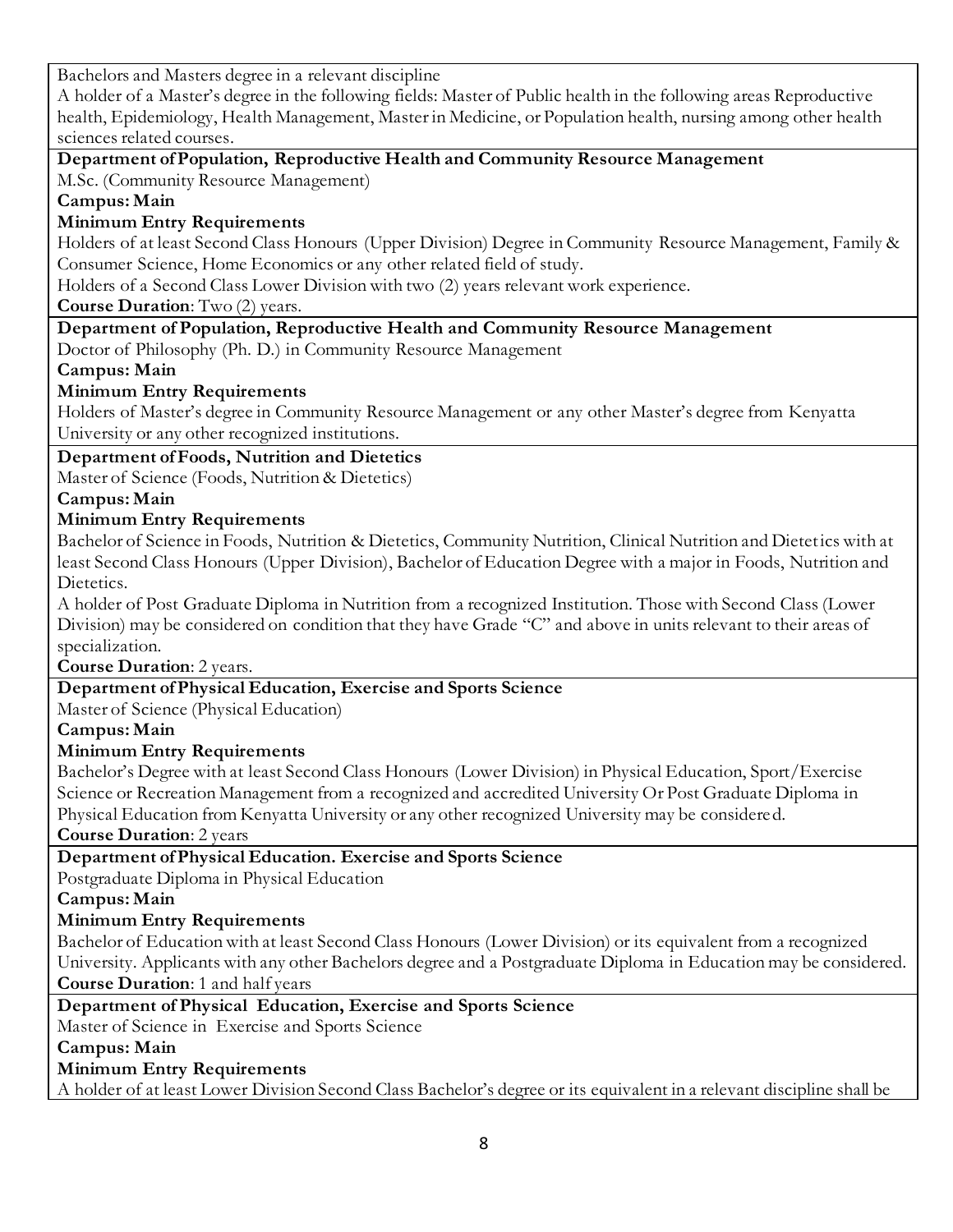considered. Graduates of B.Ed. Physical Education, B.Sc. Exercise and Sports Science or BSc Recreation and Sports Management as well as those in related fields such as Medicine, Nursing, Nutrition and Special Education shall be considered. Holders of a relevant Post Graduate Diploma in Sports Administration and Management of Kenyatta University or any other recognized University shall be eligible for admissions while holders of a Post Graduate Diploma in related disciplines may also be considered.

**Course Duration**: 2 years

**Department of Physical Education, Exercise and Sports Science**

Doctor of Philosophy (Ph. D.) in Physical Education

**Campus : Main**

### **Minimum Entry Requirements**

Master degree in Physical Education or its equivalent from a recognized university. Masters of Science (Exercise & Sports Science) or Masters of Science (Leisure and Recreation Management) who also have a Bachelor's degree in Physical Education or Post Graduate Diploma in Education may be considered.

#### **Department of Physical Education, Exercise and Sports Science**

Doctor of Philosophy in Exercise and Sports Science

**Campus: Main**

### **Minimum Entry Requirements**

Master degree in Exercise Science/Kinesiology/Sports Medicine/Medicine/Biomedical Science or its equivalent from a recognized university.

### **SCHOOL OF PURE AND APPLIED SCIENCES**

#### **Department of Plant Sciences**

Master of Science in (a) Plant Physiology and Biochemistry (b) Genetics (c) Plant Ecology (d) Plant Taxonomy (e) Ethnobotany

**Campus: Main** 

#### **Minimum Entry Requirements**

Holder of Bachelor of Science; Bachelor of Education ( Science) with at least Second Class Honours (Upper Division) or equivalent with Biology as the main subject from a recognized University.

Those with a Second Class Honours (Lower Division) may be considered on condition that they have Grade "C" and above in units relevant to their areas of specialization.

**Course Duration**: 2 years

### **Department of Plant Sciences**

Doctor of Philosophy (Ph. D.) in (a) Plant Physiology and Biochemistry (b) Genetics (c) Plant Taxonomy (d) Ethnobotany (e) Ecology and Developmental Botany

### **Full-time: Main Campus**

#### **Minimum Entry Requirements**

For admission into Ph.D. programmes, a candidate must have a Masters degree in the area of specialization they want from Kenyatta university or any other recognized University and fulfills other Departmental requirements.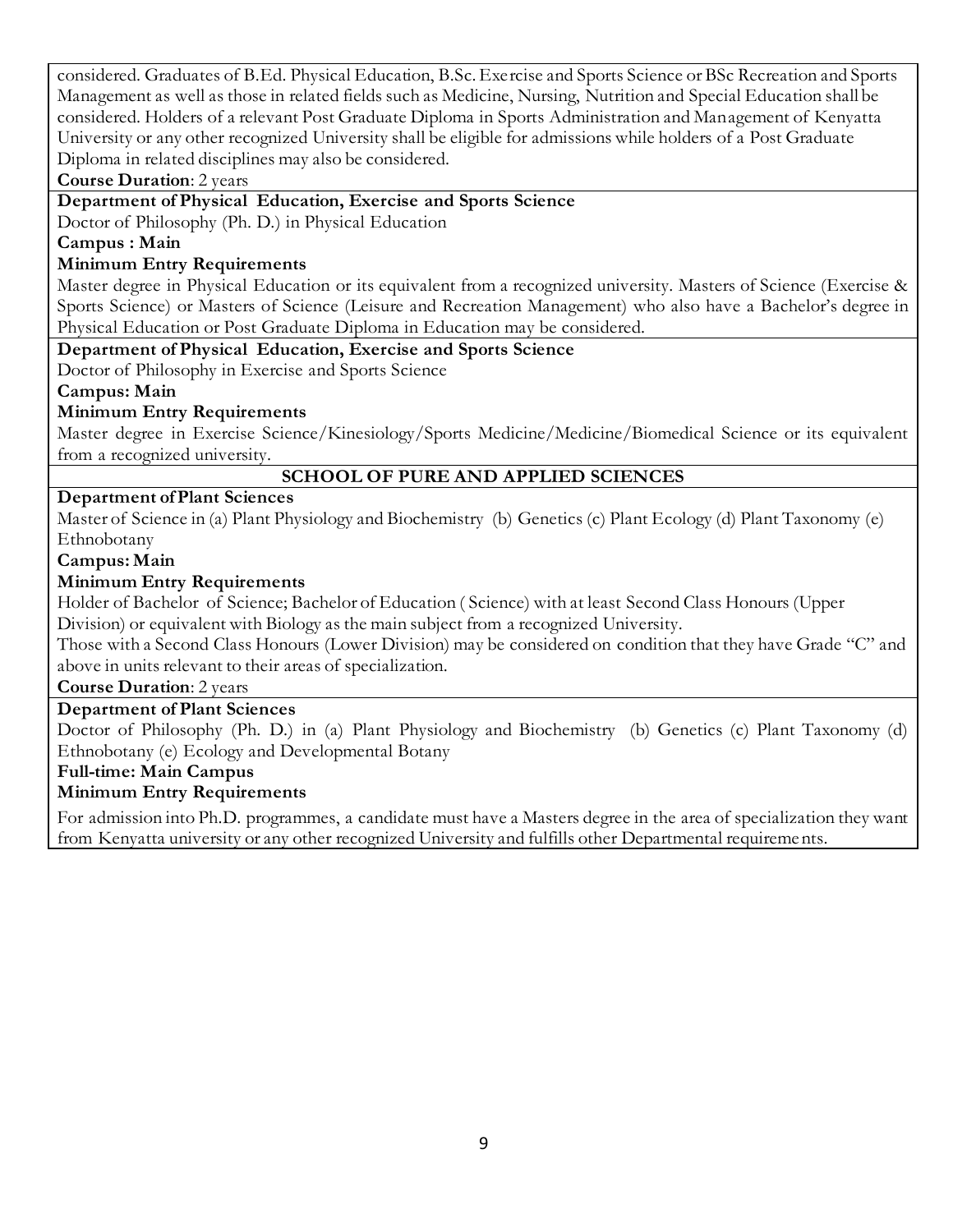### **Department of Zoological Sciences**

Master of Science in (a) Applied Entomology (b) Animal Physiology (c) Immunology (d) Applied Parasitology (e) Aquatic Ecology (f) Animal Ecology (g) Fisheries Science

### **Campus: Main**

## **Minimum Entry Requirements**

The common regulations for all masters' degree in the University shall apply.

The general regulations of masters' degree in the School of Pure and Applied Sciences shall apply.

- a) A holder of a Bachelor of Science degree with at least an Upper  $2<sup>nd</sup>$  Class Honours with Zoology or Botany as a single subject or as one of the two (2) science subjects.
- b) A holder of a Bachelor of Education degree who has studied Zoology or Botany to degree level and has attained an Upper Second Class Honours.

Those in Second Class Honours (Lower Division) may be considered on condition that they have "C" and above in units relevant to their areas of specialization.

### **Department of Zoological Sciences**

Doctor of Philosophy (Ph. D.) in: a) Applied Medical Entomology (b) Immunology (c) Animal Physiology (d) Aquatic Ecology (e) Animal Ecology (f) Applied Parasitology (g) Fisheries Sciences (h) Developmental Biology (i) Applied Marine and Coastal Resources Management

### **Campus: Main**

## **Minimum Entry Requirements**

For admission into PhD. Programmes, a candidate must have a Masters degree in the area of specialization they want from a recognized University and fulfill other Departmental requirements.

#### **Department of Biochemistry, Microbiology and Biotechnology**

Master of Science in Microbiology (Microbiology Option)

### **Campus: Main**

### **Minimum Entry Requirements**

Holder of Bachelor of Science; Bachelor of Education ( Science) with at least Second Class Honours (Upper Division) or equivalent with Biology as the main subject from a recognized University.

Those with a Second Class Honours (Lower Division) may be considered on condition that they have Grade "C" and above in units relevant to their areas of specialization.

**Course Duration**: 2 years

## **Department of Biochemistry, Microbiology and Biotechnology**

Master of Science in (a) Biotechnology (b) Biochemistry (c) Medical Biochemistry

### **Campus: Main**

### **Minimum Entry Requirements**

Holder of Bachelor of Science; Bachelor of Education ( Science) with at least Second Class Honours (Upper Division) or equivalent with Biology as the main subject from a recognized University.

Those with a Second Class Honours (Lower Division) may be considered on condition that they have Grade "C" and above in units relevant to their areas of specialization.

**Course Duration**: 2 years

### **Department of Biochemistry, Microbiology and Biotechnology**

Postgraduate Diploma in Forensic Science

### **Campus: Main**

### **Minimum Entry Requirements**

Holders of any degree from a recognized University

**Course Duration:** 1 year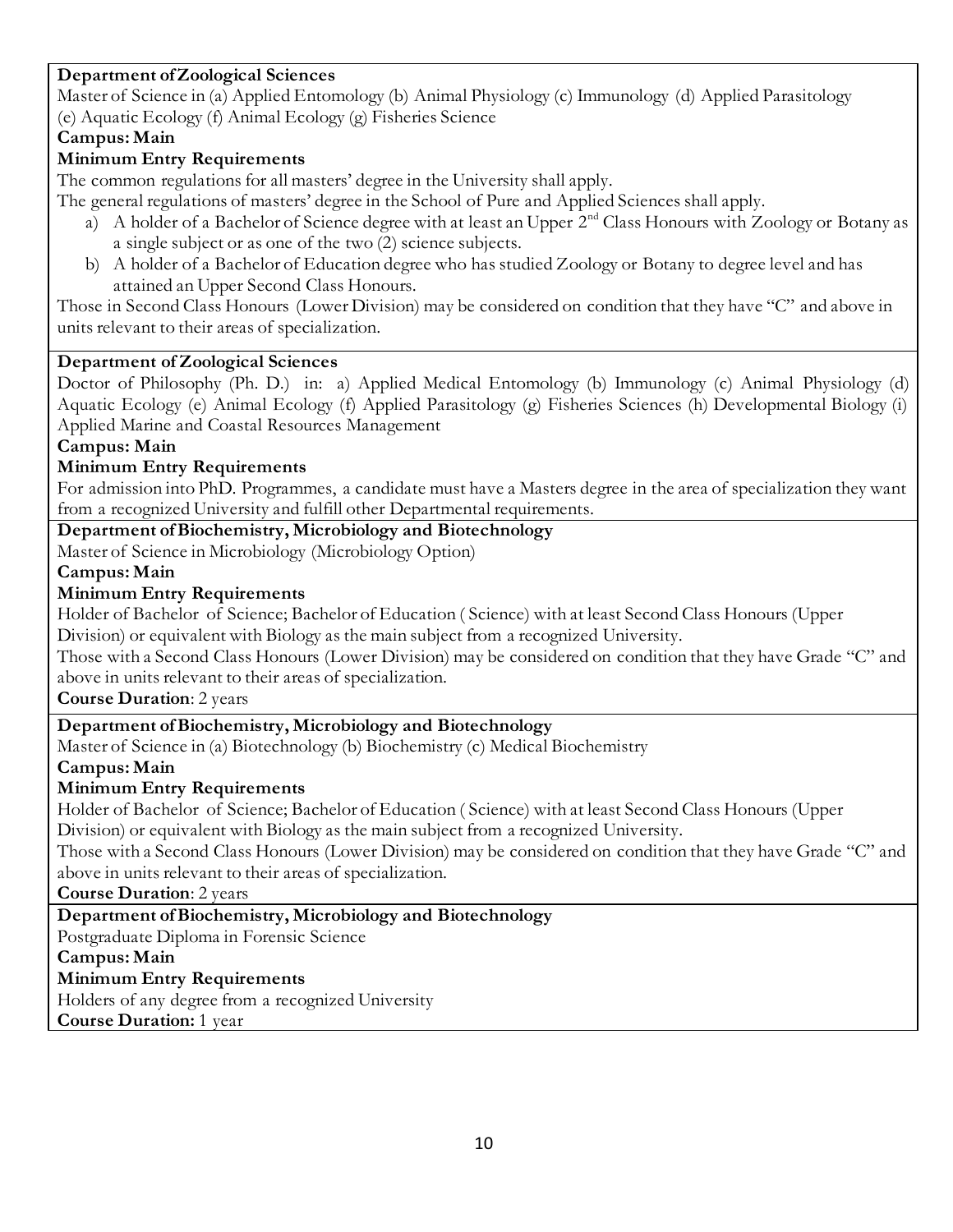### **Department of Biochemistry, Microbiology and Biotechnology**

Doctor of Philosophy (Ph. D.) in (a) Biochemistry (b) Medical Biochemistry (c) Biotechnology (d) Environmental Microbiology (e)Medical Microbiology

#### **Campus: Main**

#### **Minimum Entry Requirements**

For admission into PhD. Programmes, a candidate must have a Masters degree in the area of specialization they want from a recognized University and fulfill other Departmental requirements.

#### **Department of Chemistry**

Master of Science in Chemistry

#### **Campus: Main**

### **Minimum Entry Requirements**

Bachelor of Science or Bachelor of Education (Science) Degree with at least Second Class Honours (Upper Division) or equivalent from a recognized University and studied Chemistry as a **Major** or **Regular** subject and obtained at least an average grade '**C**' in Chemistry units.

**Course Duration:** 2 years

### **Department of Chemistry**

Master of Science in Applied Analytical Chemistry

#### **Campus: Main**

### **Minimum Entry Requirements**

Bachelor of Science or Bachelor of Education (Science) Degree with at least Second Class Honours (Upper Division) or equivalent from a recognized University and studied Chemistry as a **Major** or **Regular** subject and obtained at least an average grade '**C**' in Chemistry units.

**Course Duration:** 2 years

#### **Department of Chemistry**

Doctor of Philosophy (Ph. D.) in Chemistry

**Campus: Main** 

### **Minimum Entry Requirements**

For admission into Ph.D. programmes, a candidate must have a Masters degree in the area of specialization they want from Kenyatta university or any other recognized University and fulfills other Departmental requirements.

#### **Department of Physics**

Master of Science in Electronic and Instrumentation

#### **Campus: Main**

### **Minimum Entry Requirements**

Holders of Bachelor of Science or Bachelor of Education ( Science) degree with Second Class (Upper Division) or equivalent from a recognized university and studied Physics as a major subject with mathematics. A candidate, who has taken Physics as a regular subject with mathematics, may be admitted provided he/she takes remedial courses as recommended by the department.

Holders of Bachelor of Science or Bachelor of Education ( Science) with Second Class (Lower Division) and has majored in Physics or its equivalent from a recognized University and at least two years relevant work experience will be considered, provided also the candidate must have a working knowledge of Mathematics at a degree level.

### **Course Duration**: 2 years

**Department of Physics**

Master of Science in Physics

#### **Campus: Main**

### **Minimum Entry Requirements**

Holders of Bachelor of Science or Bachelor of Education ( Science) degree with Second Class (Upper Division) or equivalent from a recognized university and studied Physics as a major subject with mathematics. A candidate, who has taken Physics as a regular subject with mathematics, may be admitted provided he/she takes remedial courses as recommended by the department.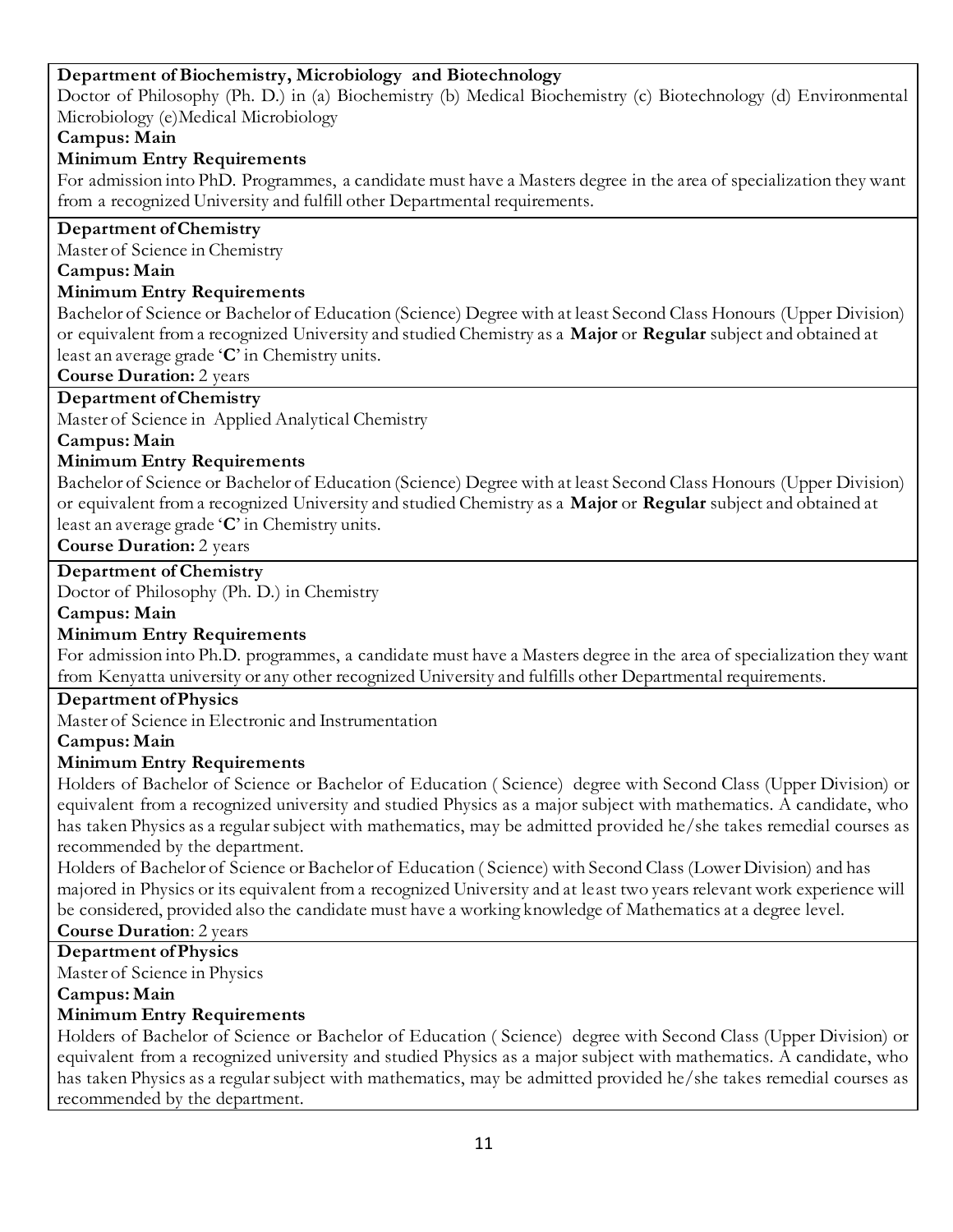Holders of Bachelor of Science or Bachelor of Education ( Science) with Second Class (Lower Division) and has majored in Physics or its equivalent from a recognized University and at least two years relevant work experience will be considered, provided also the candidate must have a working knowledge of Mathematics at a degree level.

#### **Course Duration**: 2 years

**Department of Physics**

Doctor of Philosophy (Ph. D.) in Physics

**Full-time: Main Campus**

#### **Minimum Entry Requirements**

For admission into Ph.D. programmes, a candidate must have a Masters degree in the area of specialization they want from a recognized University and fulfill other Departmental requirements.

#### **Department of Physics**

Doctor of Philosophy (Ph. D.) in Material Science

#### **Campus: Main**

### **Minimum Entry Requirements**

For admission into Ph.D. programmes, a candidate must have a Masters degree in the area of specialization they want from a recognized University and fulfill other Departmental requirements.

#### **Department of Mathematics and Actuarial Science**

Master of Science in (a) Pure Mathematics (b) Applied Mathematics (c) Statistics (d) Biostatistics (e) Social Statistics **Campus: Main** 

#### **Minimum Entry Requirements**

Bachelor Degree with at least Second Class Honours (Upper Division) **OR** equivalent from a recognized University. Those with Second Class (Lower Division) and at least two (2) years relevant work experience will be considered. In addition, one must be a **MAJOR** in the specific areas of specialization namely; statistics, applied pure or Biostatistics. In addition one should have an average grade of "C" (55%) in the areas of specialization.

#### **Department of Mathematics & Actuarial Science**

Doctor of Philosophy (Ph. D.) in (a) Pure Mathematics (b) Applied Mathematics (c) Statistics (d) Biostatistics (e) Social Statistics

#### **Campus: Main**

### **Minimum Entry Requirements**

For admission into Ph. D. Programmes, a candidate must have a Masters degree in the area of specialization they want from a recognized University and fulfill other Departmental requirements.

### **SCHOOL OF ENVIRONMENTAL STUDIES**

### **Department of Environmental Studies and Community Development**

Master of Environmental Studies (Community Development)

**Campus: Main** 

### **Minimum Entry Requirements**

Holders of bachelor's Degree with at least Second Class Honours (Upper Division) in Environmental Studies and related disciplines such as Geography, Natural Resources Management, Agricultural Sciences, Development Studies, from Kenyatta University or any other recognized University.

Those with Second Class (Lower Division) may be considered on condition that they have two (2) years postgraduation work experience.

**Course Duration**: 2 years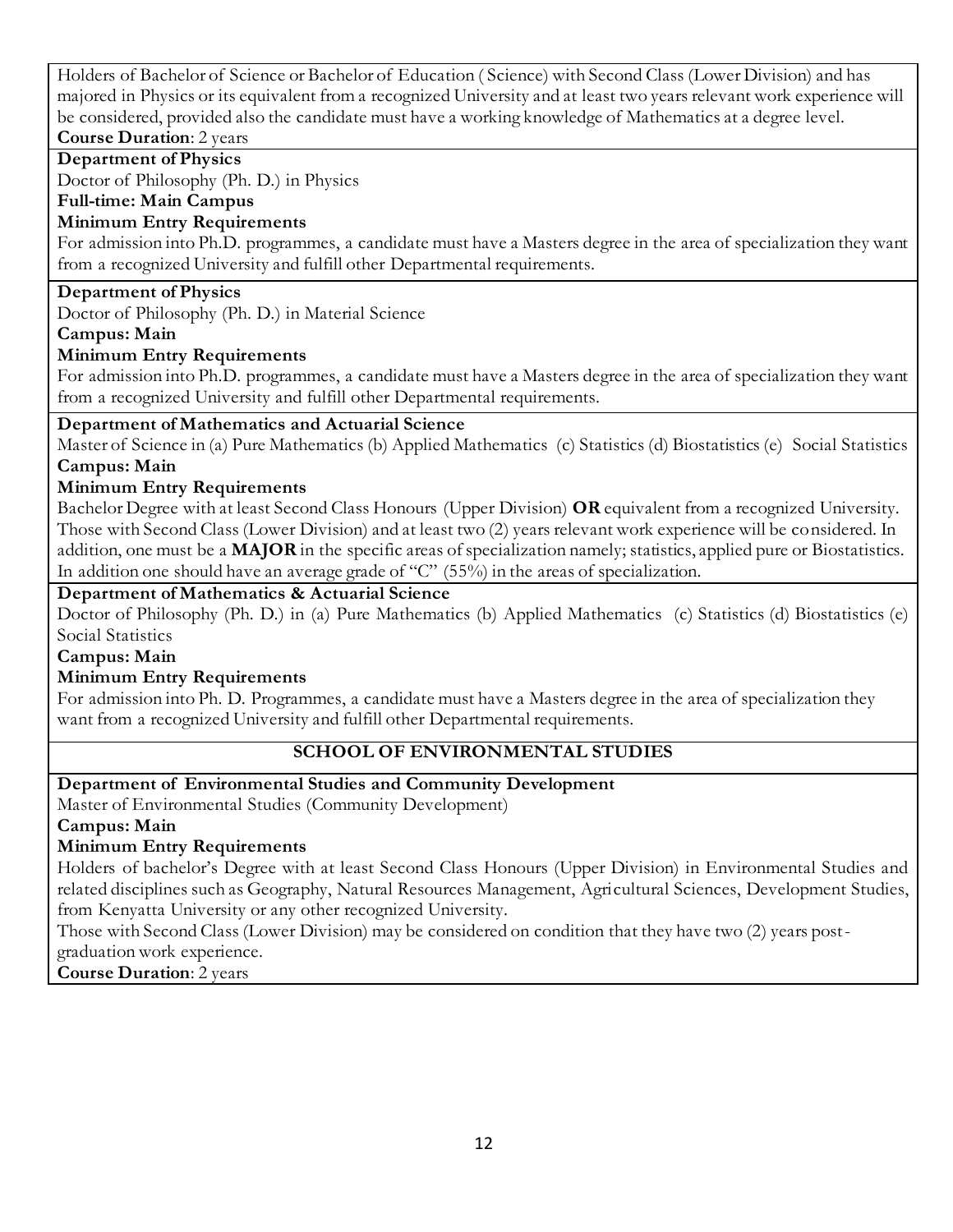#### **Department of Environmental Science and Education**

Master of Environmental Science

### **Campus: Main**

## **Minimum Entry Requirements**

Bachelor's degree of First Class or Second Class Honors (Upper Division) or their equivalent in Environmental Education, Geography, Geology, Meteorology, Physical Sciences, Biological Sciences, Technology, Agriculture or Engineering.

A holder of Second Class Honors (Lower Division) in the above mentioned disciplines from Kenyatta University or any other recognized University with at least two (2) years research or relevant working experience may be considered.

#### **Department of Environmental Science and Education**

Master of Environmental Studies (Agro forestry & Rural Development)

### **Campus: Main**

## **Minimum Entry Requirements**

Bachelor degree of First Class Honors or Second Class (Upper Division) or their equivalent in Environmental Studies, Forestry, Agriculture, Biological Sciences and Social Sciences from a recognized University.

A holder of Second Class Honors (Lower Division) degree in the above mentioned areas with evidence of research and field experience.

### **Department of Environmental Science and Education**

Master of Environmental Studies(Climate Change & Sustainability)

### **Campus: Main**

## **Minimum Entry Requirements**

Bachelor's Degree of at least Second Class Honours (Upper Division), or Equivalent in Environmental Education, Education, Environmental Studies, Forestry, Agriculture, Biophysical sciences and Social sciences from a recognized university.

A holder of a Second Class Honours (Lower Division) degree in the areas mentioned above with evidence of at least two (2) years relevant work experience will be considered.

### **Department of Environmental Science and Education**

Master of Science in Environmental Education

**Campus : Main** 

### **Minimum Entry Requirements**

A Bachelor Degree of at least Second Class Honours (Lower Division) or equivalent in Environmental Education, Education, Environmental Studies, Forestry Agriculture, Biophysical Sciences and Social Sciences from a recognized university.

### **Department of Environmental Science and Education**

Master of Science in Sustainable Urban Development

### **Campus: Main**

## **Minimum Entry Requirements**

A Holder of a Second Class Honours Degree in the areas mentioned with evidence of at least two (2) years relevant work experience will be considered:

Bachelor of Education Science, Bachelor of Environmental Studies, Bachelor of Science in Environmental Education.

### **Department of Environmental Science and Education**

Doctor of Philosophy (Ph. D.) in Environmental Science

### **Campus: Main**

## **Minimum Entry Requirements**

Master of Science degree in Environmental Studies, Forestry, Agriculture, Geography, Ecology, Biological Sciences, Meteorology, from a recognized University.

## **SCHOOL OF CREATIVE & PERFORMING ARTS, FILM & MEDIA STUDIES**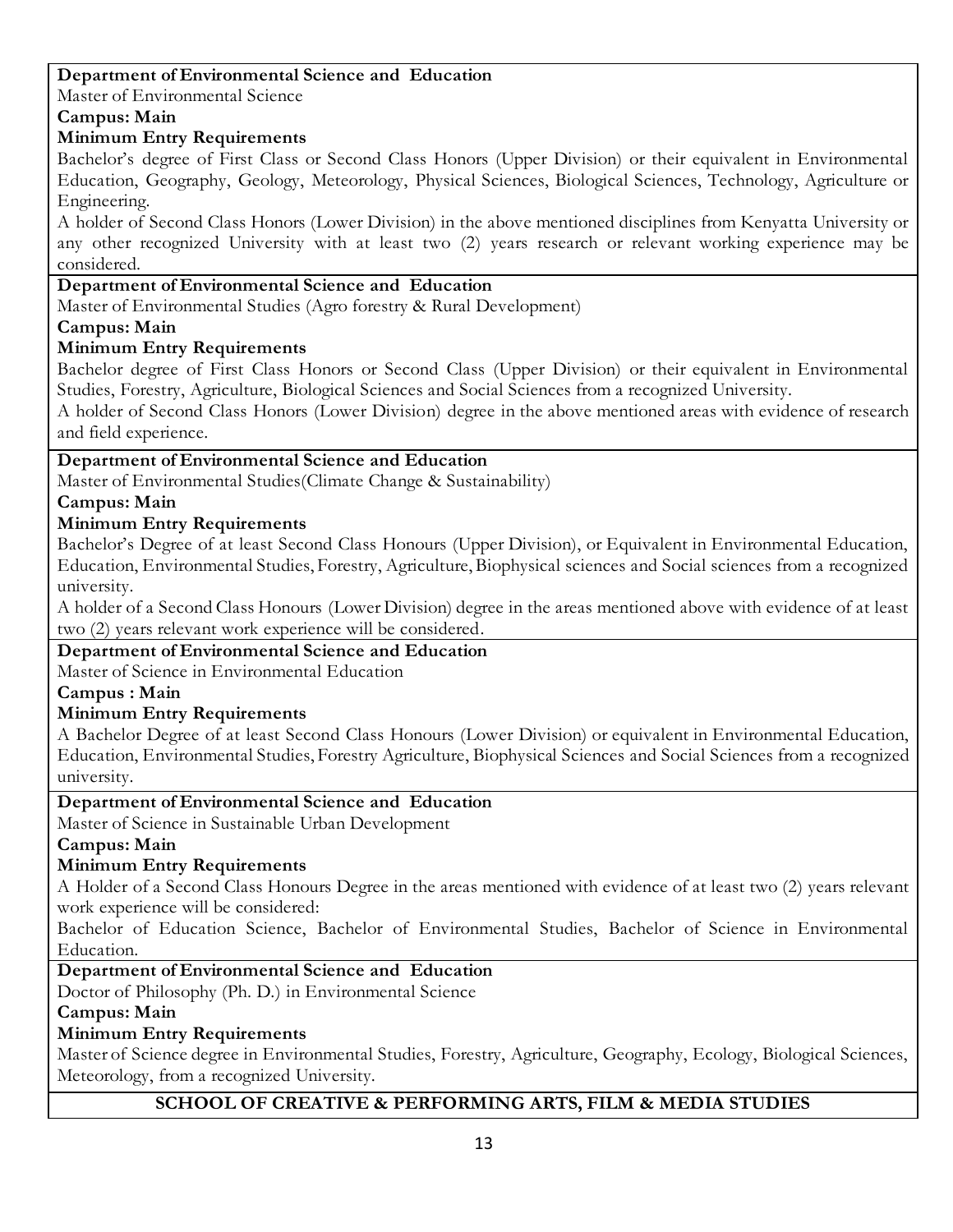## **Department of Music and Dance**

Master of Music Education (MME)

## **Campus: Main**

# **Minimum Entry Requirements**

Bachelor of Education degree, Bachelor of Music degree (BMUs) or any first degree, with postgraduate Diploma in Music Education. Those with Second Class (Lower Division) may be considered on condition that they have grade "C" and above in units relevant in their area of specialization.

**Course Duration**: 2 years

## **SCHOOL OF HOSPITALITY , TOURISM AND LEISURE STUDIES**

### **Department of Hospitality and Tourism Management**

Master of Science in Hospitality Management

## **Campus: Main**

## **Minimum Entry Requirements**

A holder of Bachelor of Science (Upper Second Class and above) degree in Hospitality and Tourism Management and related fields.

A holder of Bachelor of Science (Lower Second) in Hospitality and Tourism Management and related field with at least three (3) years relevant working experience.

### **Duration: 2 years**

## **Department of Hospitality and Tourism Management**

Master of Science in Tourism Management

## **Campus: Main**

## **Minimum Entry Requirements**

A holder of Bachelor of Science (Upper Second Class and above) degree in Hospitality and Tourism Management and related fields.

A holder of Bachelor of Science (Lower Second) in Hospitality and Tourism Management and related area with at least three (3) years relevant working experience.

### **Duration: 2 years**

### **Department of Recreation and Leisure Studies**

Master of Science (Recreation and Sport Management)

### **Campus: Main**

### **Minimum Entry Requirements**

A holder of a First Class or an Upper Second Class first degree or its equivalent in a relevant discipline shall be considered. Graduates of Physical Education, Exercise and Sports Science or Recreation and Sports Management as well as those in related fields such as Medicine, Nursing, Nutrition and Special Education shall be considered. Holders of a relevant Post Graduate Diploma in Sports Administration and Management of Kenyatta University or any other recognized University shall be eligible for admissions to the programme while holders of a Post Graduate Diploma in related disciplines may also be considered.

### **Duration: 2 years**

## **Department of Recreation and Leisure Studies**

Postgraduate Diploma in Sports Administration and Management

### **Campus: Main**

## **Minimum Entry Requirements**

Applicants for the Postgraduate Diploma in Sports Administration course shall have attained a minimum academic qualification of Bachelor's degree or its equivalent from a recognized University.

### **Duration: 1 year**

## **SCHOOL OF SECURITY, DIPLOMACY AND PEACE STUDIES**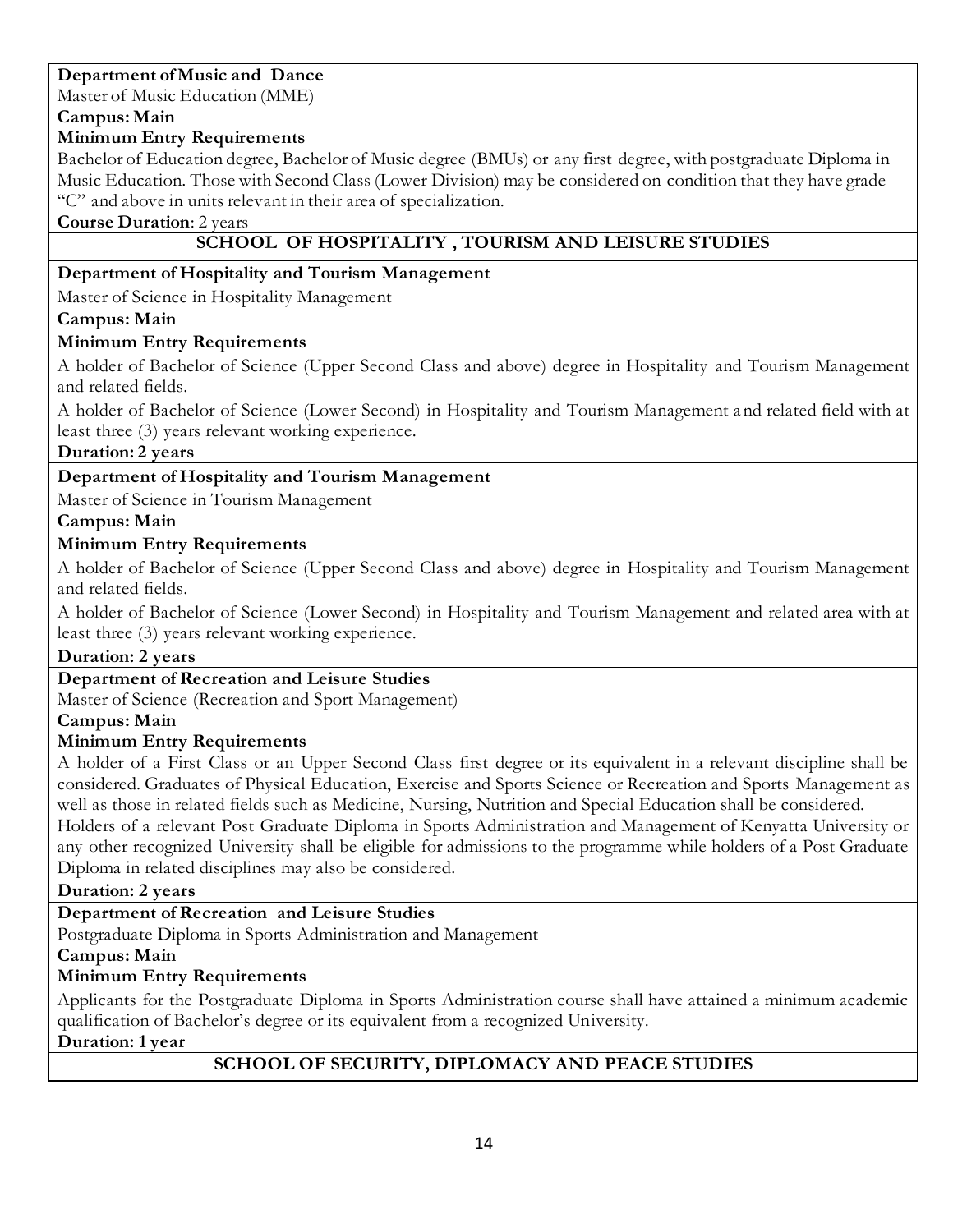#### **Department of International Relations, Conflict and Strategic Studies**

Master of Arts in Peace and Conflict Management

**Campus: Main** 

#### **Minimum Entry Requirements**

Bachelor's degree with at least Second Class Honours (Upper or Lower Division) from Kenyatta University or any other recognized by the University senate. Those who are eligible to apply are fresh graduates in the disciplines of conflict and peace, political, development and gender studies, history, sociology, law, international relations, public policy and administration and personnel working with civil societies, government and the public sector interested in pursuing the discipline of peace and conflict.

**Course Duration:** Two Years

#### **Department of International Relations, Conflict and Strategic Studies**

Master of Arts in International Relations and Diplomacy

#### **Campus: Main**

### **Minimum Entry Requirements**

Bachelor of Arts (International Relations and Diplomacy **OR** Political Science) degree with at least Second Class Honours (Upper or Lower Division) from any recognized University.

Those with Bachelor of Arts degree in related disciplines such as History, Political Philosophy/Theory, International Law or Economics will also be considered.

**Course Duration:** Two Years.

### **SCHOOL OF NURSING SCIENCES**

#### **Department of Medical Surgical Nursing and Pre-Clinical Sciences**

Master of Science (Nursing) with areas of specialization as: Oncology, Nursing Education, Mental Health and Psychiatry, Leadership and Management, Critical Care, Nephrology Nursing, Midwifery / Obstetric Nursing, Community Health, Medical Surgical Nursing and Pediatric Nursing.

#### **Campus: Main**

#### **Minimum Entry Requirements**

A common regulation for all Master's degree in the University and the School of Health Sciences shall apply.

A holder of a Bachelor of Science in Nursing or its equivalent from a recognized University.

Must be registered by the Nursing Council of Kenya with a valid nursing practice license and at least two years of nursing practice.

## **MODE OF APPLICATION**

### (i) **GUIDELINE FOR ONLINE APPLICATION.**

Application for admission into the programme can be **done online** by a simple click **[http://applications.ku.ac.ke](http://applications.ku.ac.ke/)**

All you need is the following:

- Ensure you have met the eligibility criteria for the selected program.
- Ensure you have scanned Academic Transcripts, Certificates and Passport photo.
- Ensure you have scanned identification documents, either an Identification Card or Passport.
- Ensure you have the required application fee of **Kshs. 3,000/=** for East Africans on your MPESA line for completing the application process.

#### **\*\*Payment for online application is only by MPESA through details provided on the application portal only.\*\***